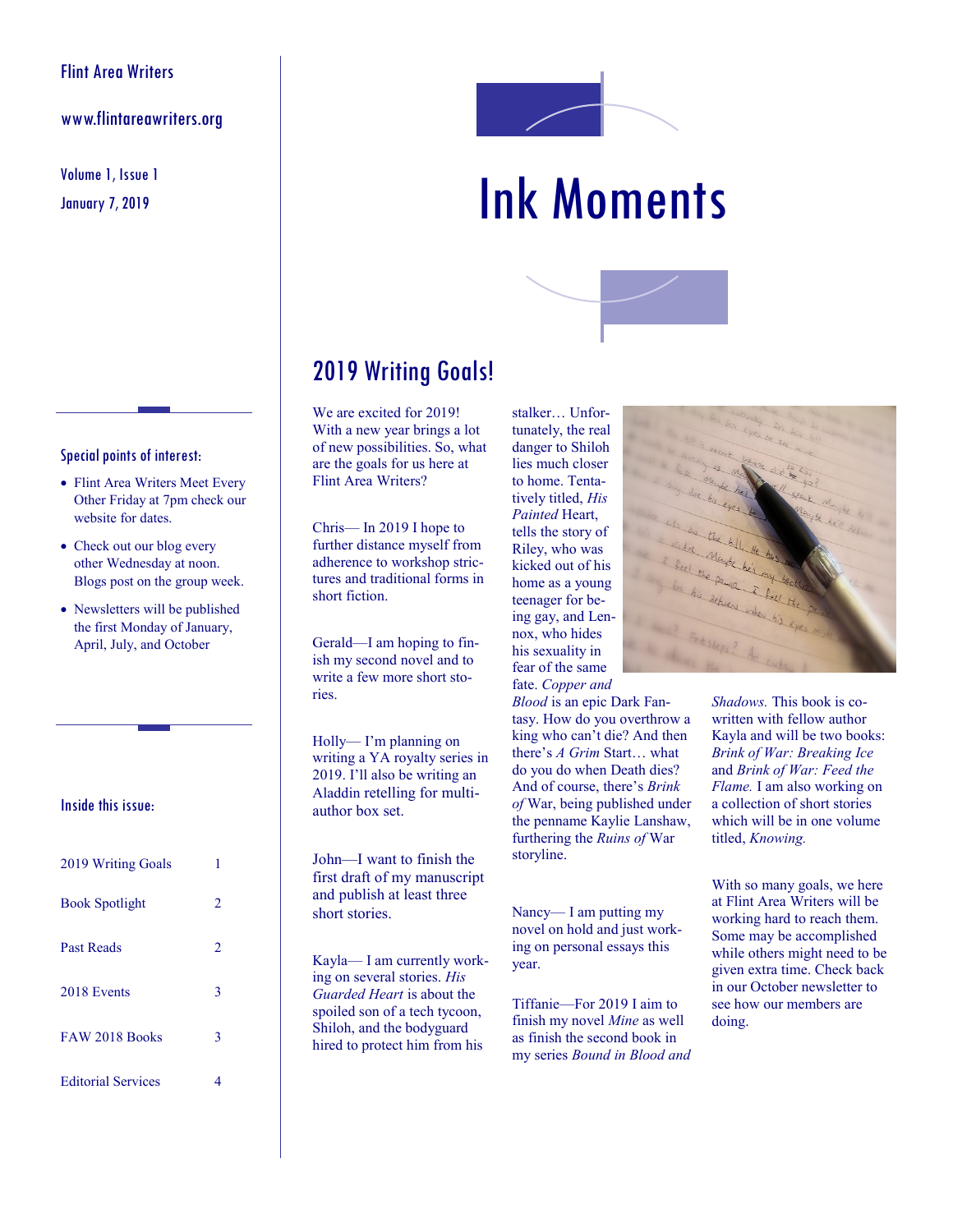# Book Spotlight—Double-Edged War



bling America.

States.

shaw. It is a dystopian fantasy that takes place in a crum-

The year is 2044 and the American States are struggling from a war years before. In an attempt to rebuild, America began to sell off

When the supernatural begin to buy their own land , hu-

Double-Edged War is the first set of books cowritten by authors Kayla Langmaid and Tiffanie Shaw, under

mans begin to fear for their safety. With the dragons at war with the State of Utah, the vampires are trying to show that co-existing is possible.

Kaelin is a foster child, living in a house where he's unwanted. When given the chance to go to the all vampire school, he sees it as an escape, even if for short periods of time.

Endymion, the vampire prince, wants to escape. The life he thought he wanted, the Kingdom-State he thought would make everything better. Instead, he's asked to show the human around. Will this force him to stay? Or

escape sooner than planned?

Find out in Double-Edged War. One Stories, Two Books. Because there's always two sides of a story.

Double-Edged War: Taking Flight

Double-Edged War: Holding Ground

On Sale Now!



"*I bet I taste great. Like pie. Or a really juice steak. Probably more like a steak. You know, being a carnivore and all."* - **Kaelin, Double-Edged War**



# Past Reads

As writer's it is important to also read as well as working on your own stuff. So what did the Flint Area Writers read in 2018?

Well, here are some of the novels we recommend:

Scythe—By Neal Shusterman (Arc of a Scythe Series)

Red Queen—By Victoria Aveyard (Red Queen Series)

The Selection—By Kiera Cass (The Selection Series)

Borrowing Blue—By Lucy Lennox (A Made Marian Series)

Absolution—By Sloane Kennedy (The Protectors Series)

The Cured City—By William Masa (The Shadow Detective)

Severance—By Ling Ma

My Year of Rest and Relaxation— By Otessa Moshfegh

True Grit—By Charles Portis

Saviors Champion—By Jenna Moreci

The Wind in is Heart— By Charles de Lint

The Woman in the Woods— By John Connolly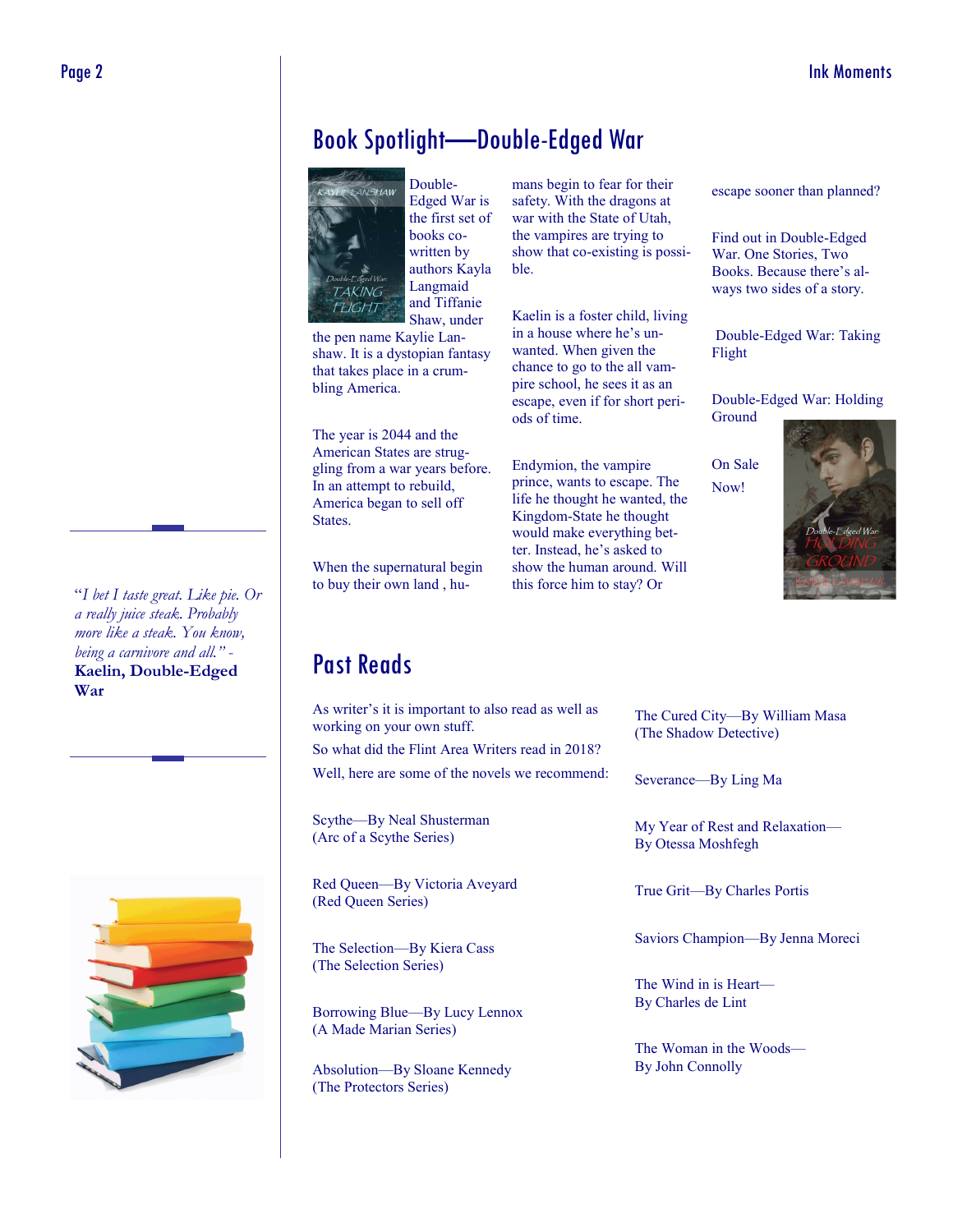### 2018 Events

The Flint Area Writers were out and about in 2018. Visiting new places and meeting new people. Here is a recap of some of our events.

June 23—We have a table at the Flint Pride Festival. Members, Mart and Tiffanie were selling their books and advertising for club.

October 12—Several members were at The Lunch Studio for the Flint Art Walk. We gave out information about club, had books for sale, and read pieces of work

October 27—On this day the members were

super busy. We had a table at the Flint Fright Film Festival, selling books and speaking to people about club.

We were also at the Flint Literary Festival selling books. Members also had two panel discussions. "Finding Your Pack' creating and joining a critique group. And also a panel about taking your writing online.

We enjoyed meeting everyone and talking to them about writing, publishing, and putting new books into hands. We're excited to see you all next year out and about!



### 2018 FAW Book Releases

Our writers were busy in 2018. Many words were written. Some were published and some are in editing stage, preparing them for 2019 release. In case you missed any, here is a list of books published in 2018.

Alpha Bound—By Holly Hook

Amy Schumer and Philosophy With a Section By: Gerald Browning

Awakening of Fire By Holly Hook

Chained by Blood By Holly Hook

Double-Edged War: Holding Ground By: Kaylie Lanshaw

Double-Edged War: Taking Flight By: Kaylie Lanshaw

Emergence of Fire By Holly Hook

Freed by Blood By Holly Black

Iron Man Vs. Captain America and Philosophy With a Section By: Gerald Browning

Knowing His Madness By: Valarie Savage Kinney

Lightning Crashes and Golden Ashes By Valarie Savage Kinney

Magic Bound By Holly Hook

Pack Bound By Holly Hook

The Knowing Child By Valarie Savage Kinney

Turned by Blood By Holly Hook

Waring of Fire By: Holly Book



When Knowing Comes By: Valarie Savage Kinney

Wolf Bound By Holly Hook



*"Pantextual: We Read All We Write All"*